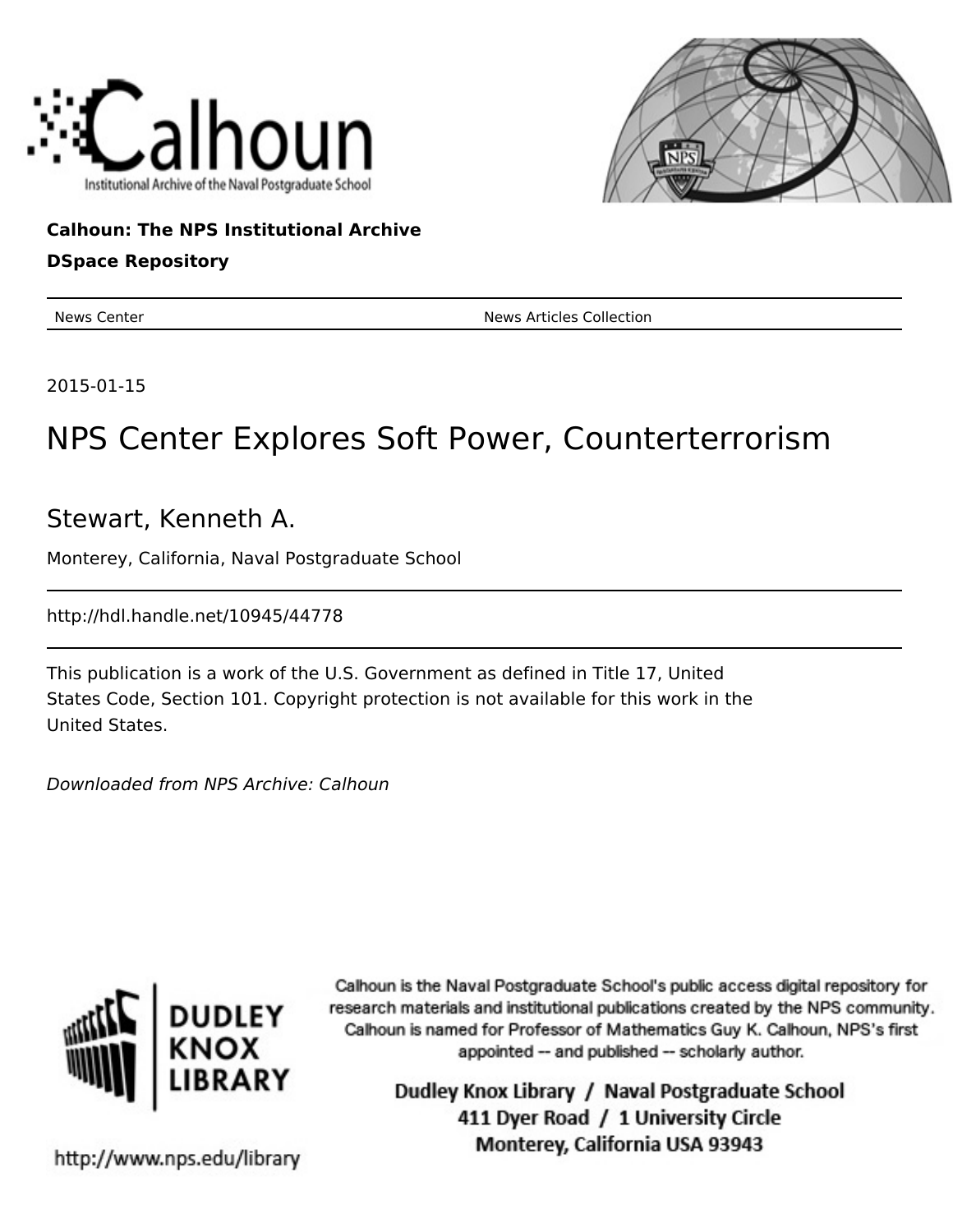

#### **NPS Center Explores Soft Power, Counterterrorism [NPS](http://www.nps.edu/index.html) > [About NPS](http://www.nps.edu/About/index.html) >**

 *Article By: Kenneth A. Stewart*

As the world struggles to respond to the recent wave of attacks by radicals in Paris, Africa and the Middle East, the Naval Postgraduate School's (NPS) Center for Civil-Military Relations (CCMR) has waded into the fray with its most explosive weapon – education.

The CCMR welcomed a diverse group of U.S. and foreign academics, military operators and communications experts to the NPS campus to attend its Cyber-Terrorism Workshop, Dec. 15-16. In addition to discussing cyber-terrorism and radicalization, workshop attendees discussed appropriate responses to extremist activity and drew from the collective experience of professionals who have been fighting terrorism for decades.

"We have had a counterterrorism program at CCMR since 2002 … but with the advent of ISIS and its ability to bring in radicals from all over the world, we decided it was time to take a second look at the curriculum, to see what we could do to improve it, and to tailor it to the events that we see today in the Middle East and Africa," said CCMR lecturer and retired Navy Capt. Tim Doorey.

The workshop was built upon previous CCMR work with allied and partner nations to respond to terrorism, online radicalization, recruitment, training and fundraising.

"For a few years now, we have gone out to various countries and offered a one-week 'cyber terrorism program.' Unfortunately, many of the countries requesting the program were more focused on state and organized criminal threats, and were less interested in terrorists' use of the Internet," explained Doorey.

"We have learned that the security services in many countries, even in the Middle East and Africa, don't fully understand or appreciate the important role the Internet plays as a virtual sanctuary for many terrorist groups," he added.

Some of Doorey's perspectives, as well as those of his fellow workshop participants, may come to a surprise to those unfamiliar with CCMR's work. The group's recommendations tend to focus on soft power, and what military practitioners refer to as 'non-kinetic' operations.

"Currently, our counterterrorism operations are 80 percent kicking down doors, 10 percent prevention, and 10 percent education. We need to turn that around," said Doorey. "You are not going to shoot your way out of this problem."

Many of these insights stem from the CCMR's work with nations, like Indonesia, that have been fighting terrorism for decades. A 2013 CCMR-supported, Association of Southeast Asian Nations (ASEAN) Plus counterterrorism exercise in Sentul, Indonesia was formative. It welcomed Indonesian Counter Terrorism Agency Director retired Inspector Gen. Anysaad Mbai, along with hundreds of participants from 18 other ASEAN nations. During the exercise, Mbai shared lessons learned from his nation's decades-long fight against extremism.

For much of its history, the Indonesian government had used extensive military force and implemented draconian laws, such as the Anti-Subversion Law, to kill, capture and interrogate scores of suspected terrorists. Yet, according to Mbai, these efforts proved to be counterproductive.

"The results were at best short-lived … the most important lesson learned from that multi-decade experience was that the more physical pressure brought to bear upon [the terrorists], the more militant and radical they became," said Mbai.



**News**

*NPS Center for Civil-Military Relations Lecturer, retired Navy Capt. Tim Doorey, speaks during a multinational counterterrorism exercise in Indonesia in 2013. Through years of dedicated research and relationship building, Doorey's efforts have begun casting a bright light on the advancement of counter extremist strategies focused on soft power and de-radicalization.*

Workshop participant, Deputy Director for ASEAN Political Security Affairs Dr. Eddy Mulya with the Indonesian Ministry of Foreign Affairs agrees.

"There are two approaches to countering terrorism. The first is law enforcement, the second is military, but in my opinion, a war on terrorism is a war on an idea and you can't shoot an idea. That's why we use a soft approach to engage extremists," explained Mulya.

After the Bali bombing in 2002, the Indonesian government flew Mulya home from a posting in Tunisia to help counter extremists' efforts in the region.

"We started mapping terrorist networks in an attempt to understand their goals," said Mulya.

Mulya also reached out to fellow ASEAN members to synchronize counterterrorism efforts. Important to his work are efforts to provide moderates with a platform from where they can counter extremist rhetoric.

"We are working to empower the moderates to challenge radicalism," said Mulya.

Nanyang Technological University Professor of Security Studies Dr. Rohan Gunaratna is the head of the International Centre for Political Violence and Terrorism Research. He traveled to NPS from his office in Singapore to attend Doorey's workshop. Gunaratna is one of the foremost experts on Islamic extremism and is the author of "Inside AI Qaeda: Global Network of